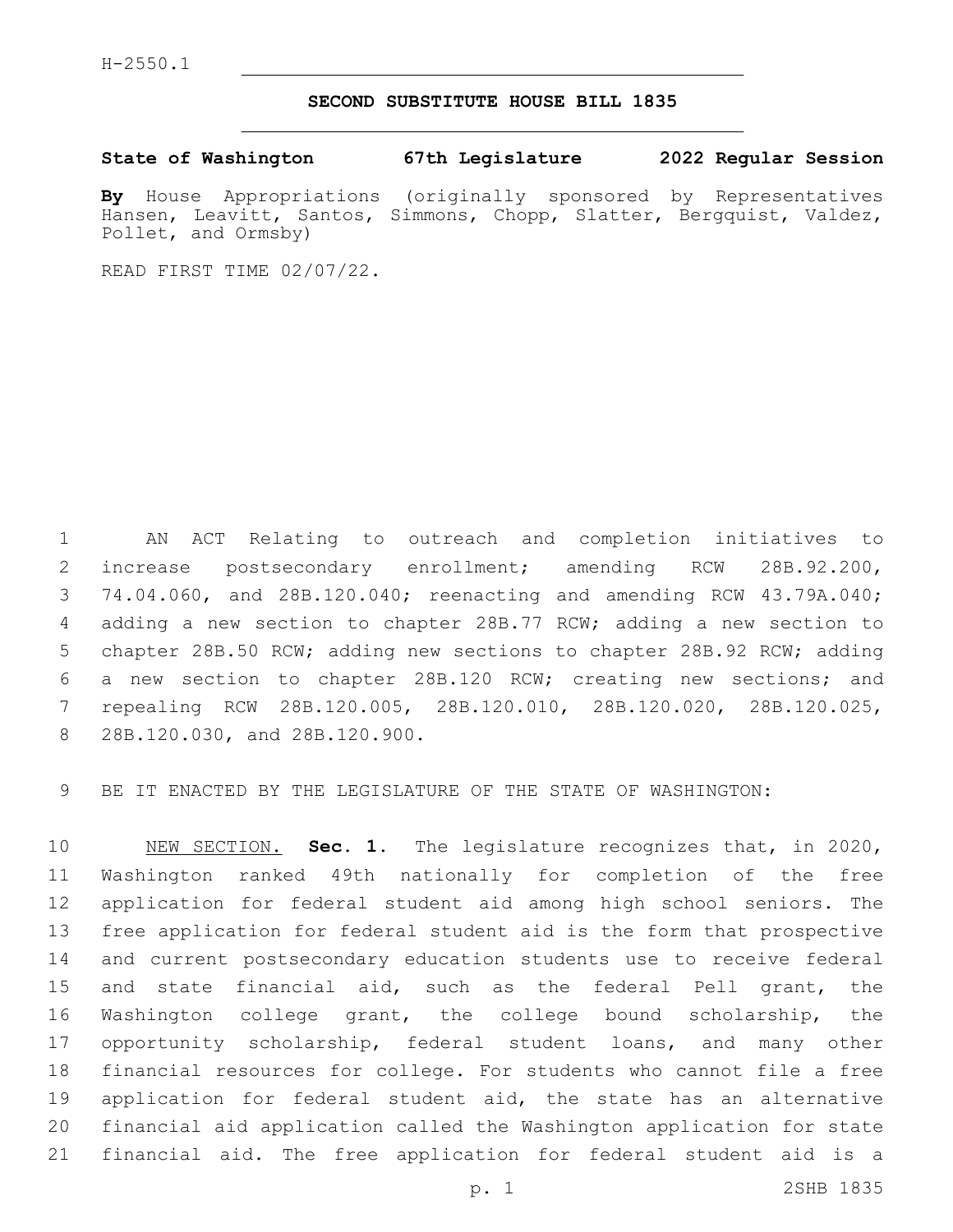strong indicator for college enrollment. Ninety-two percent of high school seniors who completed the free application for federal student aid enrolled in a postsecondary institution by the November following graduation versus 51 percent of students who did not complete a free application for federal student aid. In addition, the legislature recognizes that the pandemic has exacerbated equity gaps in college access as colleges and universities are experiencing decreases in enrollments among low-income students, despite having one of the largest and most generous need-based financial aid programs in the country. The legislature recognizes that the Washington college grant program established in chapter 28B.92 RCW, which education trust called "the most equity-focused free college program in the country" is a critical tool to address these equity gaps and help students enter college and apprenticeships. Therefore, it is the legislature's intent to establish an outreach initiative for the Washington college grant and an outreach and completion initiative for the free application for federal student aid and Washington application for 18 state financial aid to help students succeed.

 NEW SECTION. **Sec. 2.** A new section is added to chapter 28B.77 20 RCW to read as follows:

 Subject to availability of amounts appropriated for this specific purpose, the student achievement council shall conduct a statewide marketing campaign to increase awareness of the Washington college grant program established in chapter 28B.92 RCW. The student achievement council shall issue a request for proposal for hiring a marketing firm that will produce high quality advertisements to promote the state's largest financial aid program. Advertisements should be marketed towards potential postsecondary students and their parents with the goal of increasing awareness of the Washington college grant program to further the state's educational attainment goals. The advertisements may include television commercials, billboards, advertisements on public transit, paid internet search 33 advertisements, and social media marketing.

 NEW SECTION. **Sec. 3.** A new section is added to chapter 28B.50 35 RCW to read as follows:

 Subject to availability of amounts appropriated for this specific purpose, the college board shall administer a free application for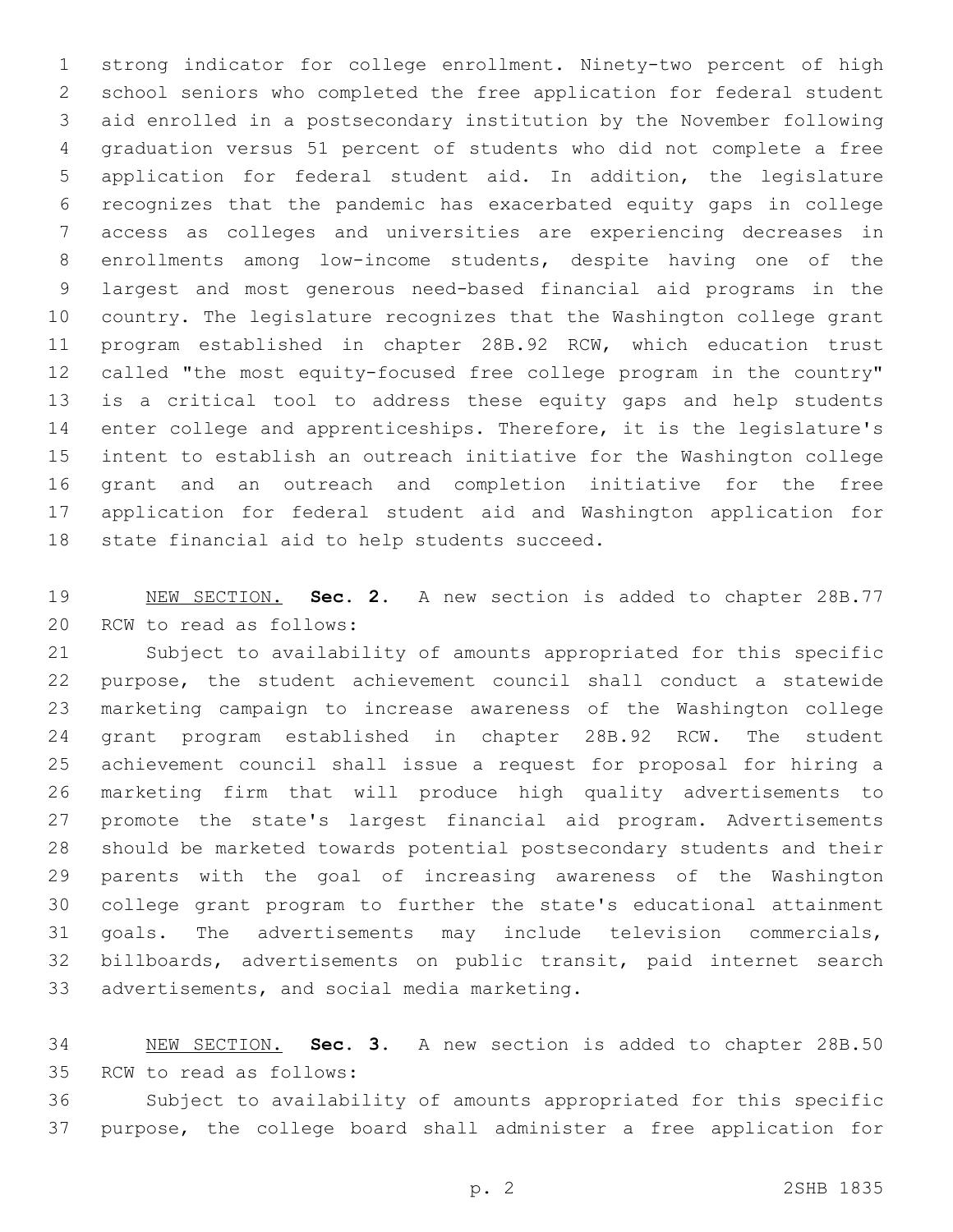federal student aid and Washington application for state financial aid outreach and completion initiative pilot program.

 (1) The college board shall select community or technical colleges to participate in the pilot program. The colleges selected to participate must each be located within educational service districts that are in the bottom two for free application for federal student aid completion rates when combining their respective school districts' free application for federal student aid completion rates over the past three completed academic years prior to the effective date of this section. Colleges selected to participate shall employ outreach specialists to work directly with the high schools located in the corresponding educational service district. It is the legislature's intent that the outreach specialists be employed at a ratio of one to 600 high school seniors within the corresponding educational service district. The outreach specialists shall make significant contact with high school students and their families for the purpose of increasing free application for federal student aid and Washington application for state financial aid completion rates. The outreach specialists shall use the free application for federal student aid and Washington application for state financial aid data maintained by the student achievement council to conduct targeted outreach and free application for federal student aid and Washington application for state financial aid completion assistance to high school seniors. The outreach specialists shall also provide information on how to access private scholarships. The outreach specialists shall conduct other outreach as appropriate, including virtual or in-person presentations with students and families, announcements on school intercoms and social media channels, outreach to recent high school graduates as peer messengers, and events at 30 school college or career fairs.

 (2) The college board shall report annually to the appropriate committees of the legislature in accordance with RCW 43.01.036 beginning December 1, 2023, on the free application for federal student aid and Washington application for state financial aid outreach and completion initiative pilot program. The report must include details on how the colleges selected used the funding and how the initiatives worked to increase free application for federal student aid and Washington application for state financial aid completion rates. The report must also include before and after free application for federal student aid and Washington application for

p. 3 2SHB 1835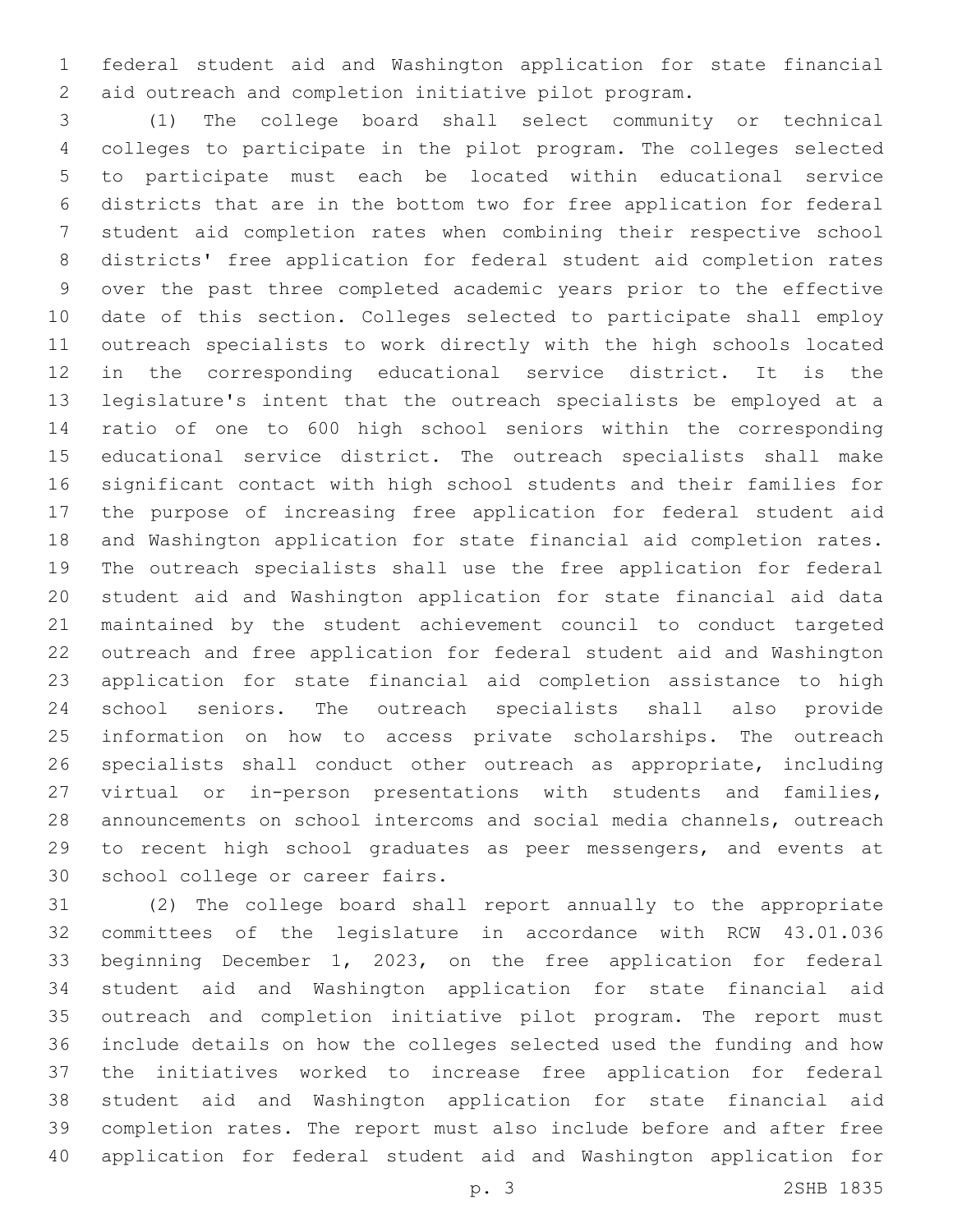state financial aid completion data and specific details about the number of high school students assisted in completing the free application for federal student aid and Washington application for state financial aid.4

 NEW SECTION. **Sec. 4.** (1) Subject to availability of amounts appropriated for this specific purpose, the state library shall administer a grant pilot program with the purpose of increasing free application for federal student aid and Washington application for state financial aid completion rates.

 (2) The state library shall administer grants to local public libraries located within educational service districts that are in the bottom two for free application for federal student aid completion rates when combining their respective school districts' free application for federal student aid completion rates over the past three completed academic years prior to the effective date of this section. The state library shall, as a condition of the grant pilot program, require local public libraries to partner with community-based organizations including, where appropriate, organizations with proven track records of working with historically underrepresented populations, to increase free application for federal student aid and Washington application for state financial aid completion. The organization or organizations selected shall:

 (a) Be embedded in their respective community and have a strong foundation of trust among members of the community; and

 (b) Be committed to working directly with individual members of their community to assist with one-on-one free application for federal student aid and Washington application for state financial aid completion and to provide information on how to access private 29 scholarships.

 (3) The state library shall report annually to the appropriate committees of the legislature in accordance with RCW 43.01.036 beginning December 1, 2023, on the progress of the library outreach pilot project to boost free application for federal student aid and Washington application for state financial aid completion rates. The report must include the specific number of students that were 36 assisted through the grant pilot program.

 **Sec. 5.** RCW 28B.92.200 and 2019 c 406 s 19 are each amended to 38 read as follows: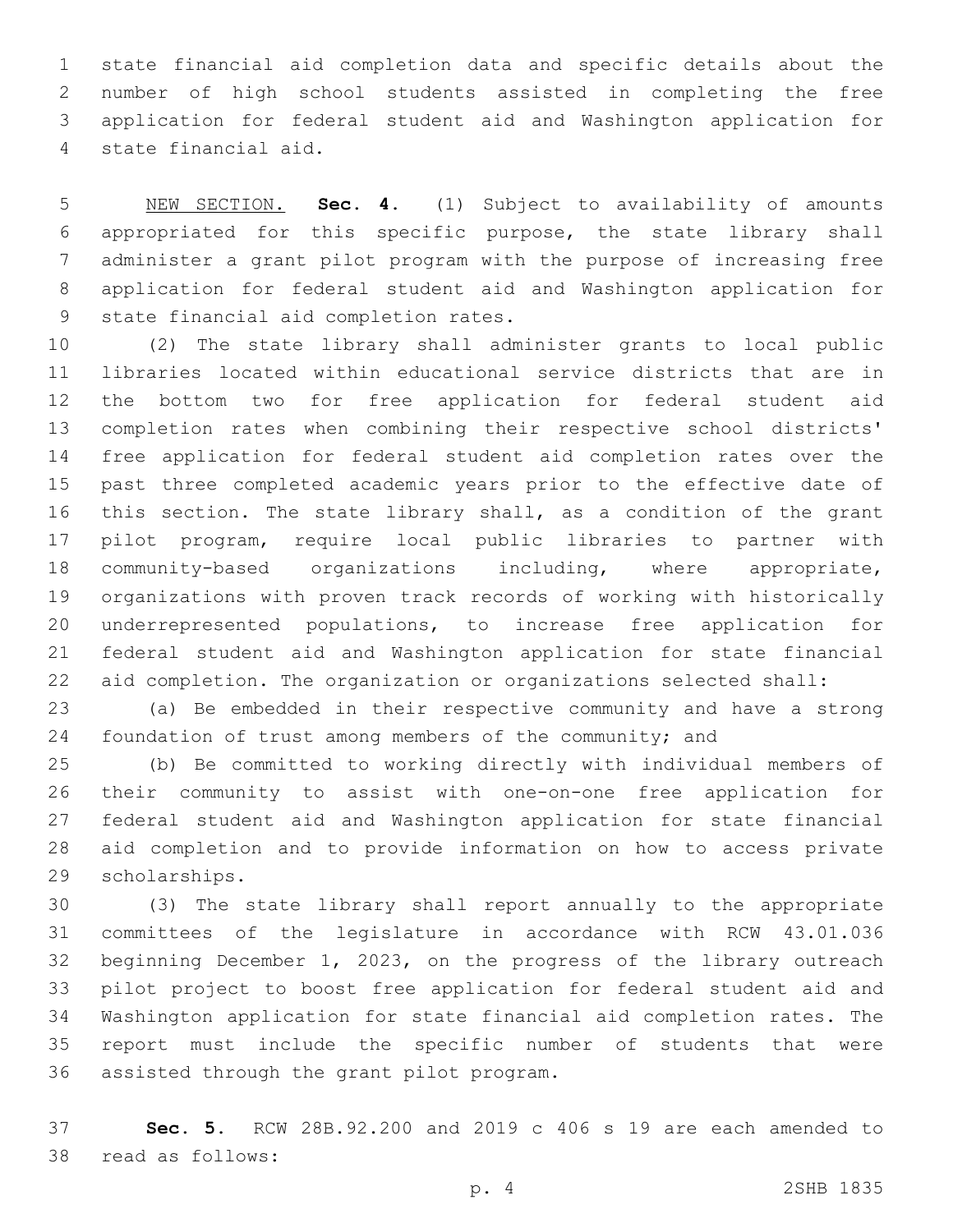(1) The Washington college grant program is created to provide a statewide free college program for eligible participants and greater access to postsecondary education for Washington residents. The Washington college grant program is intended to increase the number of high school graduates and adults that can attain a postsecondary credential and provide them with the qualifications needed to compete 7 for job opportunities in Washington.

 (2) The office shall implement and administer the Washington college grant program and is authorized to establish rules necessary 10 for implementation of the program.

 (3) The legislature shall appropriate funding for the Washington college grant program. Allocations must be made on the basis of estimated eligible participants enrolled in eligible institutions of higher education or apprenticeship programs. All eligible students are entitled to a Washington college grant beginning in academic year  $2020-21$ .

 (4) The office shall award Washington college grants to all eligible students beginning in academic year 2020-21.

 (5) To be eligible for the Washington college grant, students 20 must meet the following requirements:

21 (a)(i) Demonstrate financial need under RCW 28B.92.205;

(ii) Receive one of the following types of public assistance:

 (A) Aged, blind, or disabled assistance benefits under chapter 74.62 RCW;

 (B) Essential needs and housing support program benefits under RCW 43.185C.220; or

 (C) Pregnant women assistance program financial grants under RCW 74.62.030; or

 (iii) Be a Washington high school student in the 10th, 11th, or 12th grade whose parent or legal guardian is receiving one of the types of public assistance listed in (a)(ii) of this subsection and have received a certificate confirming eligibility from the office in 33 accordance with section 6 of this act;

 (b)(i) Be enrolled or accepted for enrollment for at least three quarter credits or the equivalent semester credits at an institution of higher education in Washington as defined in RCW 28B.92.030; or

 (ii) Be enrolled in a registered apprenticeship program approved 38 under chapter 49.04 RCW;

 (c) Be a resident student as defined in RCW 28B.15.012(2) (a) 40 through  $(e)$ ;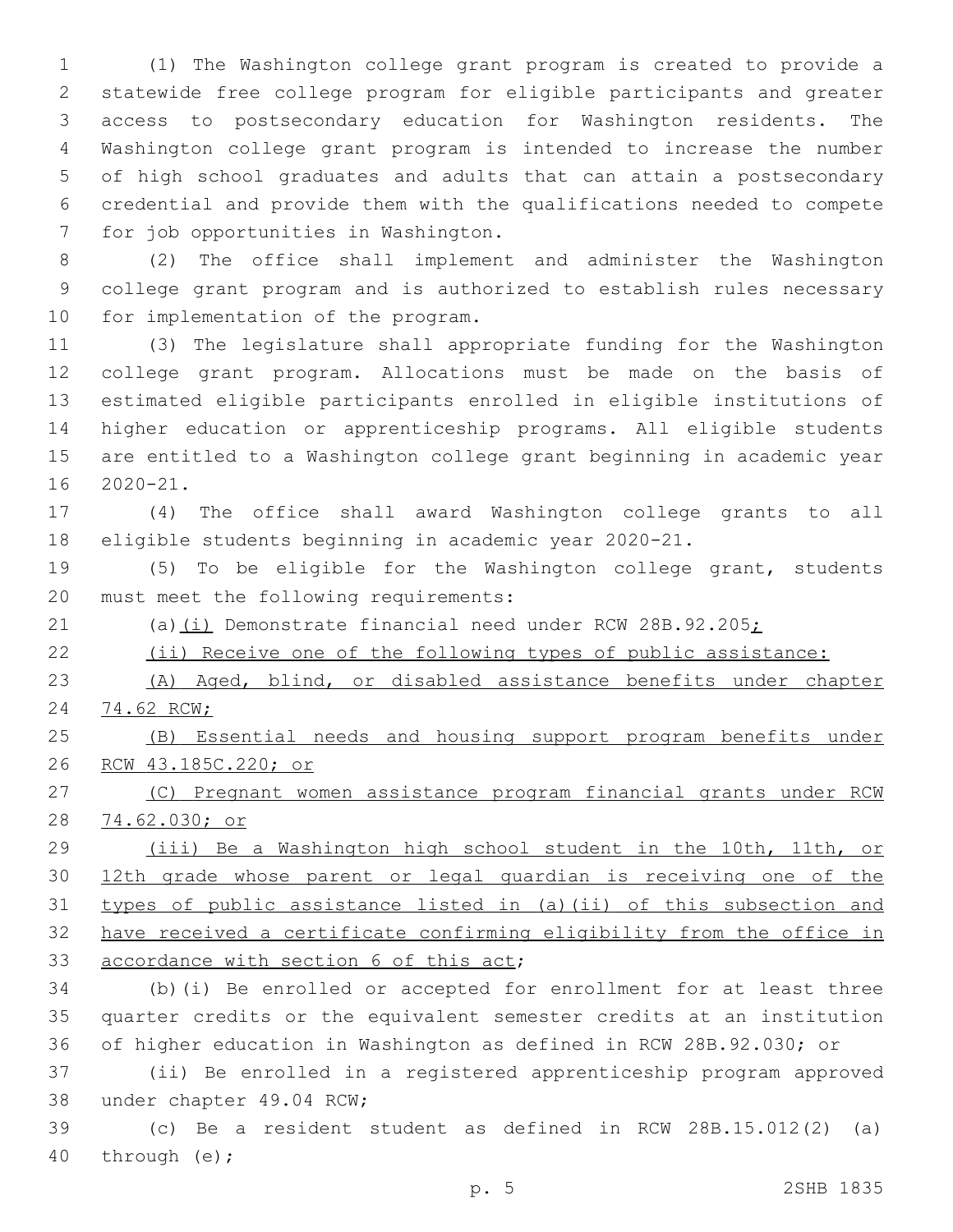(d) File an annual application for financial aid as approved by 2 the office; and

 (e) Must not have earned a baccalaureate degree or higher from a postsecondary institution.4

 (6) Washington college grant eligibility may not extend beyond five years or one hundred twenty-five percent of the published length of the program in which the student is enrolled or the credit or 8 clock-hour equivalent.

 (7) Institutional aid administrators shall determine whether a student eligible for the Washington college grant in a given academic year may remain eligible for the ensuing year if the student's family 12 income increases by no more than three percent.

 (8) Qualifications for receipt and renewal include maintaining satisfactory academic progress toward completion of an eligible program as determined by the office and established in rule.

 (9) Should a recipient terminate his or her enrollment for any reason during the academic year, the unused portion of the grant shall be returned to the state educational grant fund by the institution of higher education according to the institution of higher education's policy for issuing refunds, except as provided in 21 RCW 28B.92.070.

 (10) An eligible student enrolled on a part-time basis shall receive a prorated portion of the Washington college grant for any academic period in which he or she is enrolled on a part-time basis.

 (11) The Washington college grant is intended to be used to meet the costs of postsecondary education for students with financial need. The student shall be awarded all need-based financial aid for which the student qualifies as determined by the institution.

 (12) Students and participating institutions of higher education shall comply with all the rules adopted by the council for the 31 administration of this chapter.

 NEW SECTION. **Sec. 6.** A new section is added to chapter 28B.92 33 RCW to read as follows:

 (1) The office shall enter into a data-sharing agreement with the department of social and health services to facilitate the sharing of individual-level data. The department of social and health services shall send the office a list of all individuals receiving benefits under the public assistance programs listed under RCW 28B.92.200(5) on at least an annual basis. The office shall use the list to confirm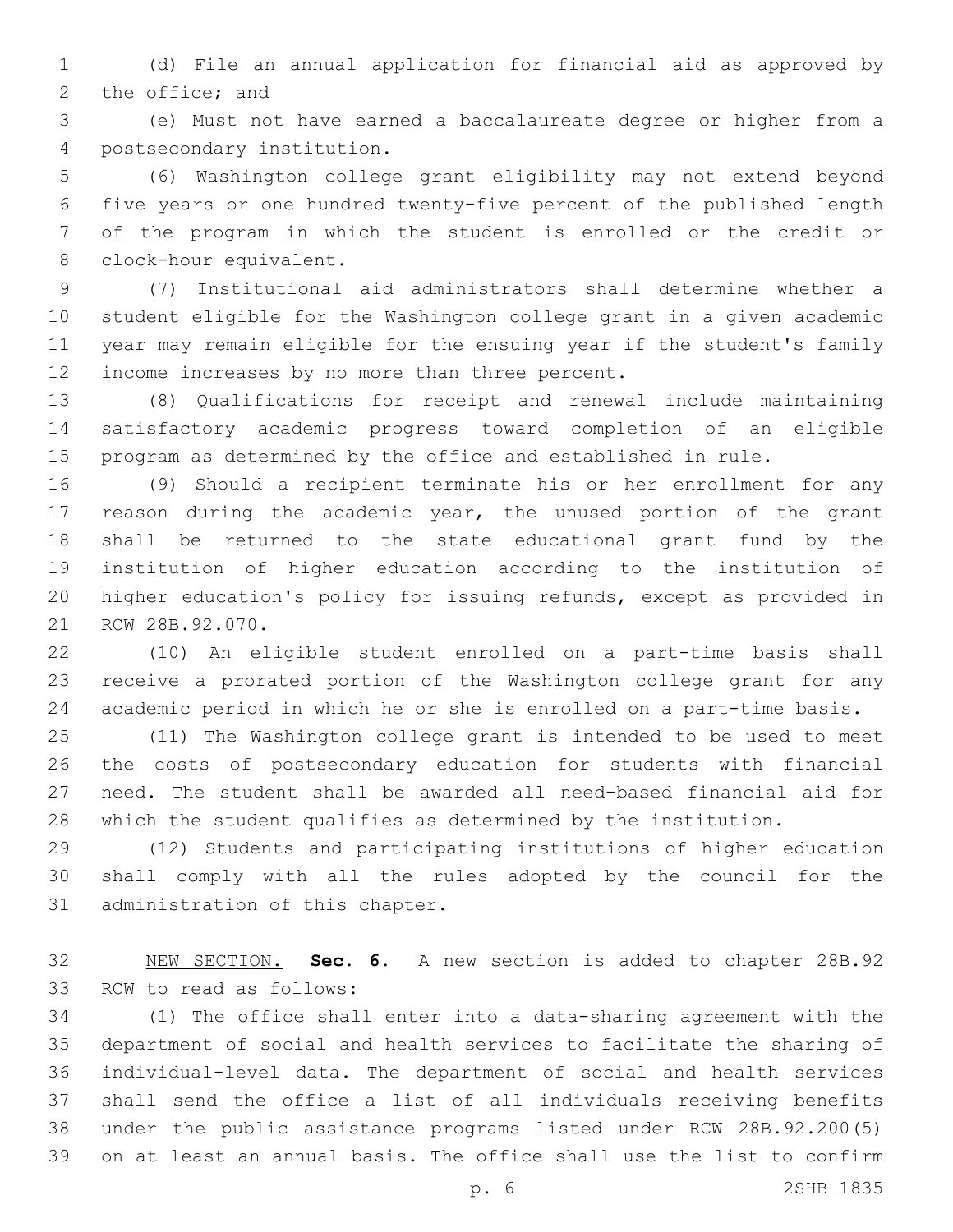students' eligibility for the Washington college grant program, without requiring the student to fill out a separate financial aid form. The office may also use the information to conduct outreach 4 promoting the Washington college grant.

 (2) For high school students in 10th, 11th, and 12th grades whose families are receiving benefits under one of the public assistance programs listed under RCW 28B.92.200(5), the office shall issue a certificate to the student that validates the student's financial need eligibility for the Washington college grant program. The certificate is good for one year after high school graduation and may be used upon enrollment in an eligible institution of higher education, provided the student meets the other Washington college grant eligibility requirements. The office shall track and maintain records of students who were issued certificates under this section in order to confirm a student's financial need eligibility with an institution of higher education. A student does not need to produce the certificate to receive the Washington college grant.

 NEW SECTION. **Sec. 7.** A new section is added to chapter 28B.92 19 RCW to read as follows:

 The office shall collaborate with the department of social and health services to facilitate individual-level outreach to individuals receiving benefits under the public assistance programs listed under RCW 28B.92.200(5), temporary assistance for needy 24 families under chapter 74.08 RCW, the state family assistance program provided for in rule, and the basic food program to inform these individuals of their eligibility for the Washington college grant 27 program.

 **Sec. 8.** RCW 74.04.060 and 2017 3rd sp.s. c 6 s 817 are each 29 amended to read as follows:

 (1)(a) For the protection of applicants and recipients, the department, the authority, and the county offices and their respective officers and employees are prohibited, except as hereinafter provided, from disclosing the contents of any records, files, papers and communications, except for purposes directly connected with the administration of the programs of this title. In any judicial proceeding, except such proceeding as is directly concerned with the administration of these programs, such records, files, papers and communications, and their contents, shall be deemed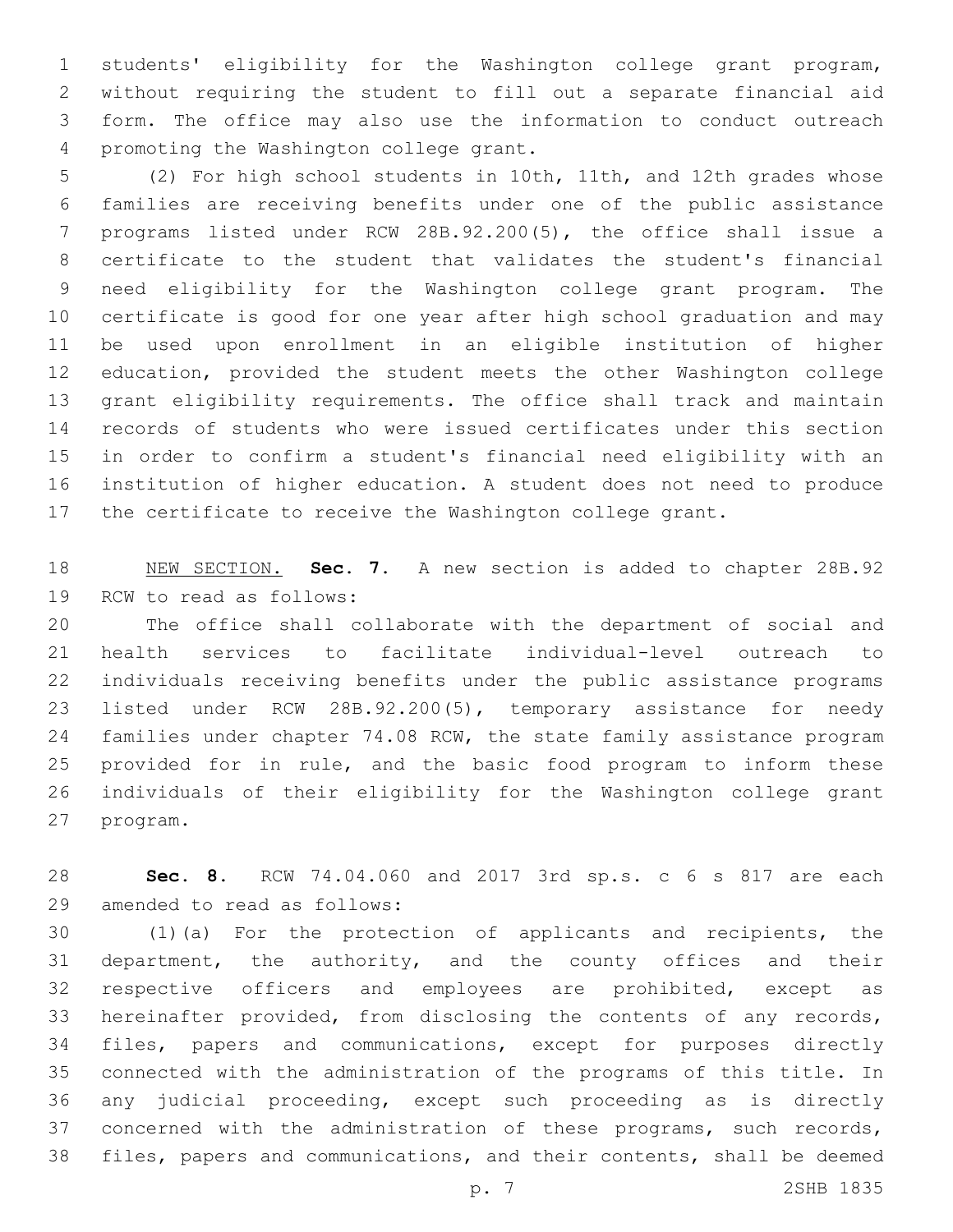privileged communications and except for the right of any individual to inquire of the office whether a named individual is a recipient of welfare assistance and such person shall be entitled to an 4 affirmative or negative answer.

 (b) Unless prohibited by federal law, for the purpose of investigating and preventing child abuse and neglect and providing for the health care coordination and well-being of children in foster care, the department and the authority shall disclose to the department of children, youth, and families the following information: Developmental disabilities administration client records; home and community services client records; long-term care facility or certified community residential supports records; health care information; child support information; food assistance information; and public assistance information. Disclosure under this subsection (1)(b) is mandatory for the purposes of the federal health 16 insurance portability and accountability act.

 (c) Upon written request of a parent who has been awarded visitation rights in an action for divorce or separation or any parent with legal custody of the child, the department shall disclose to him or her the last known address and location of his or her natural or adopted children. The secretary shall adopt rules which establish procedures for disclosing the address of the children and providing, when appropriate, for prior notice to the custodian of the children. The notice shall state that a request for disclosure has been received and will be complied with by the department unless the department receives a copy of a court order which enjoins the disclosure of the information or restricts or limits the requesting party's right to contact or visit the other party or the child. Information supplied to a parent by the department shall be used only for purposes directly related to the enforcement of the visitation and custody provisions of the court order of separation or decree of divorce. No parent shall disclose such information to any other person except for the purpose of enforcing visitation provisions of 34 the said order or decree.

 (d) Unless prohibited by federal law, the department is permitted to release individual-level data of state-funded public assistance programs listed under RCW 28B.92.200 to the student achievement council under chapter 28B.77 RCW for the purposes of section 6 of this act.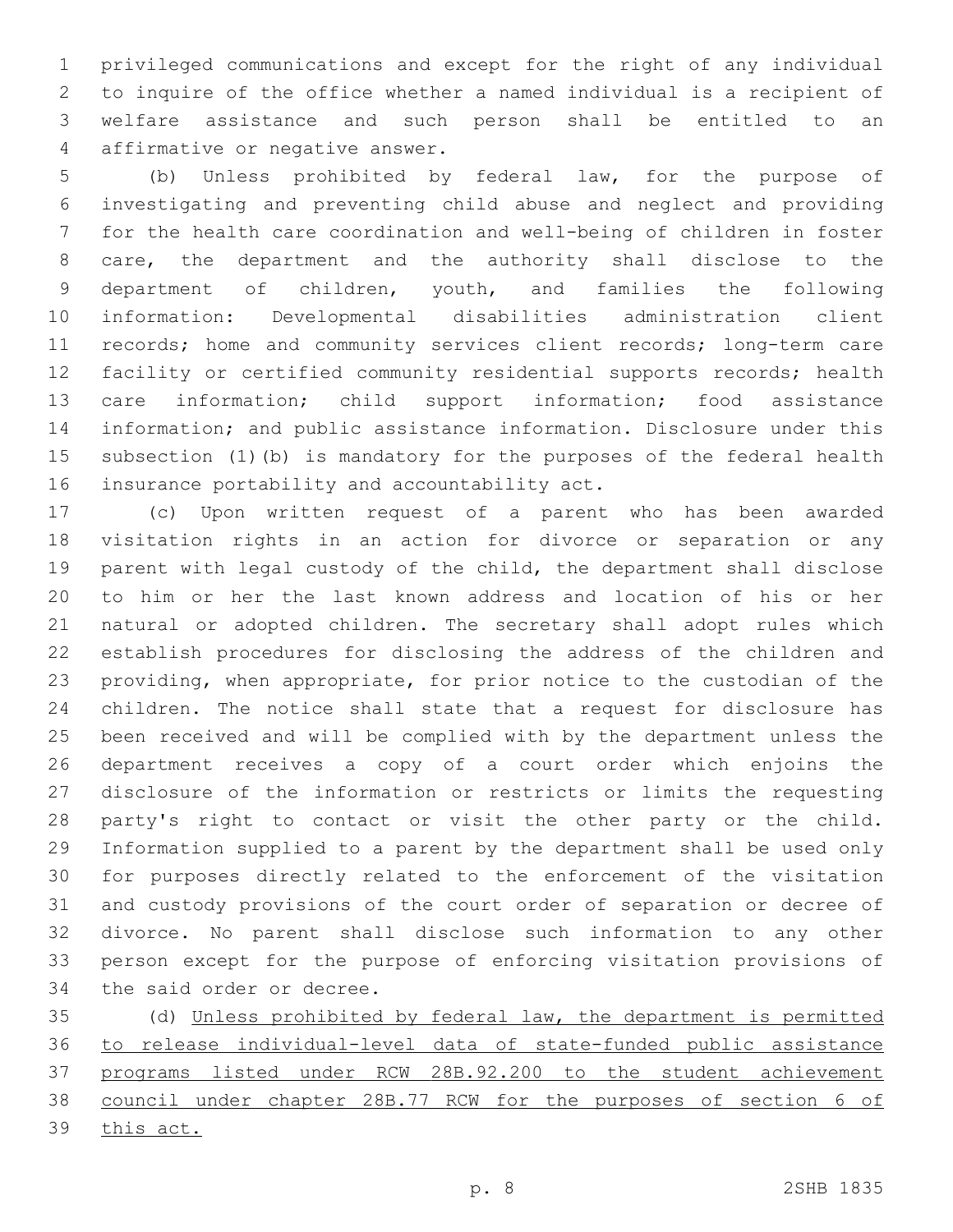(e) The department shall review methods to improve the protection and confidentiality of information for recipients of welfare assistance who have disclosed to the department that they are past or current victims of domestic violence or stalking.4

 (2) The county offices shall maintain monthly at their offices a report showing the names and addresses of all recipients in the county receiving public assistance under this title, together with the amount paid to each during the preceding month.

 (3) The provisions of this section shall not apply to duly designated representatives of approved private welfare agencies, public officials, members of legislative interim committees and advisory committees when performing duties directly connected with the administration of this title, such as regulation and investigation directly connected therewith: PROVIDED, HOWEVER, That any information so obtained by such persons or groups shall be treated with such degree of confidentiality as is required by the 17 federal social security law.

 (4) It shall be unlawful, except as provided in this section, for any person, body, association, firm, corporation or other agency to solicit, publish, disclose, receive, make use of, or to authorize, knowingly permit, participate in or acquiesce in the use of any lists or names for commercial or political purposes of any nature. The violation of this section shall be a gross misdemeanor.

 NEW SECTION. **Sec. 9.** A new section is added to chapter 28B.120 25 RCW to read as follows:

 (1) The Washington career and college pathways innovation challenge program is established. The purpose of the program is to meet statewide educational attainment goals established in RCW 28B.77.020 by developing local and regional partnerships that foster 30 innovations to:

 (a) Increase postsecondary enrollment and completion for students enrolling directly from high school and adults returning to 33 education; and

 (b) Eliminate educational opportunity gaps for students of color, English language learners, students with disabilities, and foster and 36 homeless youth.

 (2)(a) The student achievement council shall administer the program and award grants, based on a competitive grant process, to local and regional partnerships that represent cross-sector

p. 9 2SHB 1835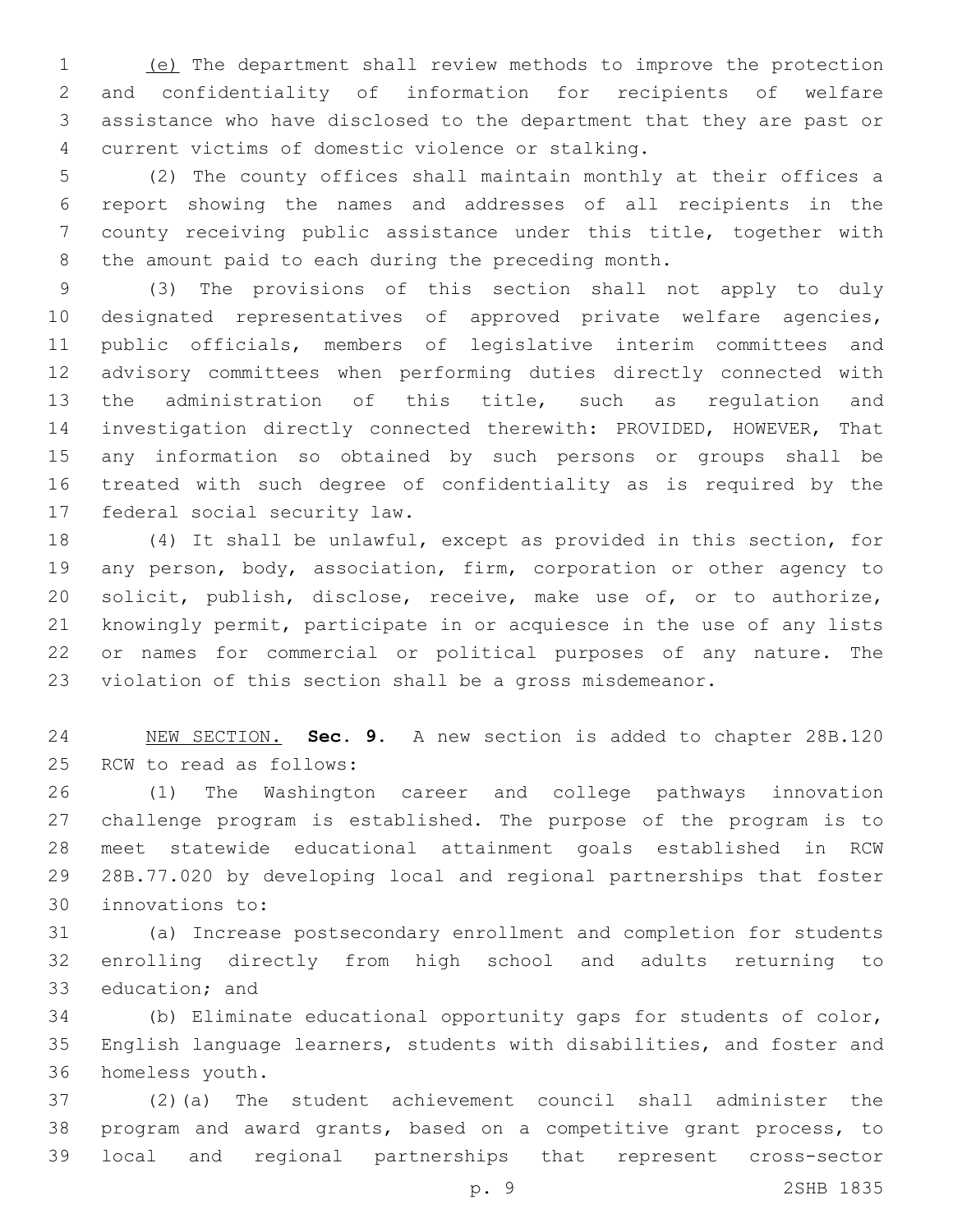collaborations among education and higher education agencies and institutions, local education agencies, local government, community-based organizations, employers, and other local entities.

 (b) In awarding the grants, the student achievement council shall 5 consider applications that:

 (i) Plan and pilot innovative initiatives to raise educational 7 attainment and decrease opportunity gaps;

8 (ii) Engage community-based organizations and resources;

(iii) Expand the use of integrated work-based learning;

(iv) Provide financial support to cover expenses beyond

 educational tuition and fees, and other services and supports for students to enroll and complete education and training; and

13 (v) Include local matching funds.

 (c) In administering the program the student achievement council may hire staff to support grant oversight and provide technical 16 assistance to grantees.

 (d) The student achievement council may solicit and receive such gifts, grants, and endowments from public or private sources as may be made from time to time, in trust or otherwise, for the use and benefit of the purposes of the program and may expend the same or any income therefrom according to the terms of the gifts, grants, or 22 endowments.

 (3) The student achievement council shall provide a report each year beginning September 1, 2022, to the governor and the education and higher education committees of the legislature in accordance with 26 RCW 43.01.036. The report shall:

27 (a) Describe grants awarded;

 (b) Report the progress of each local and regional partnership by reporting on high school graduation, postsecondary enrollment, and completion for each of the regions that partnerships serve; and

 (c) Disaggregate data by income, race, ethnicity, and other 32 demographic characteristics.

 **Sec. 10.** RCW 28B.120.040 and 2012 c 229 s 575 are each amended 34 to read as follows:

 The ((student achievement council fund for innovation and quality)) Washington career and college pathways innovation challenge 37 program account is hereby established in the custody of the state treasurer. The student achievement council shall deposit in the fund 39 all moneys received ((under RCW 28B.120.030)) for the Washington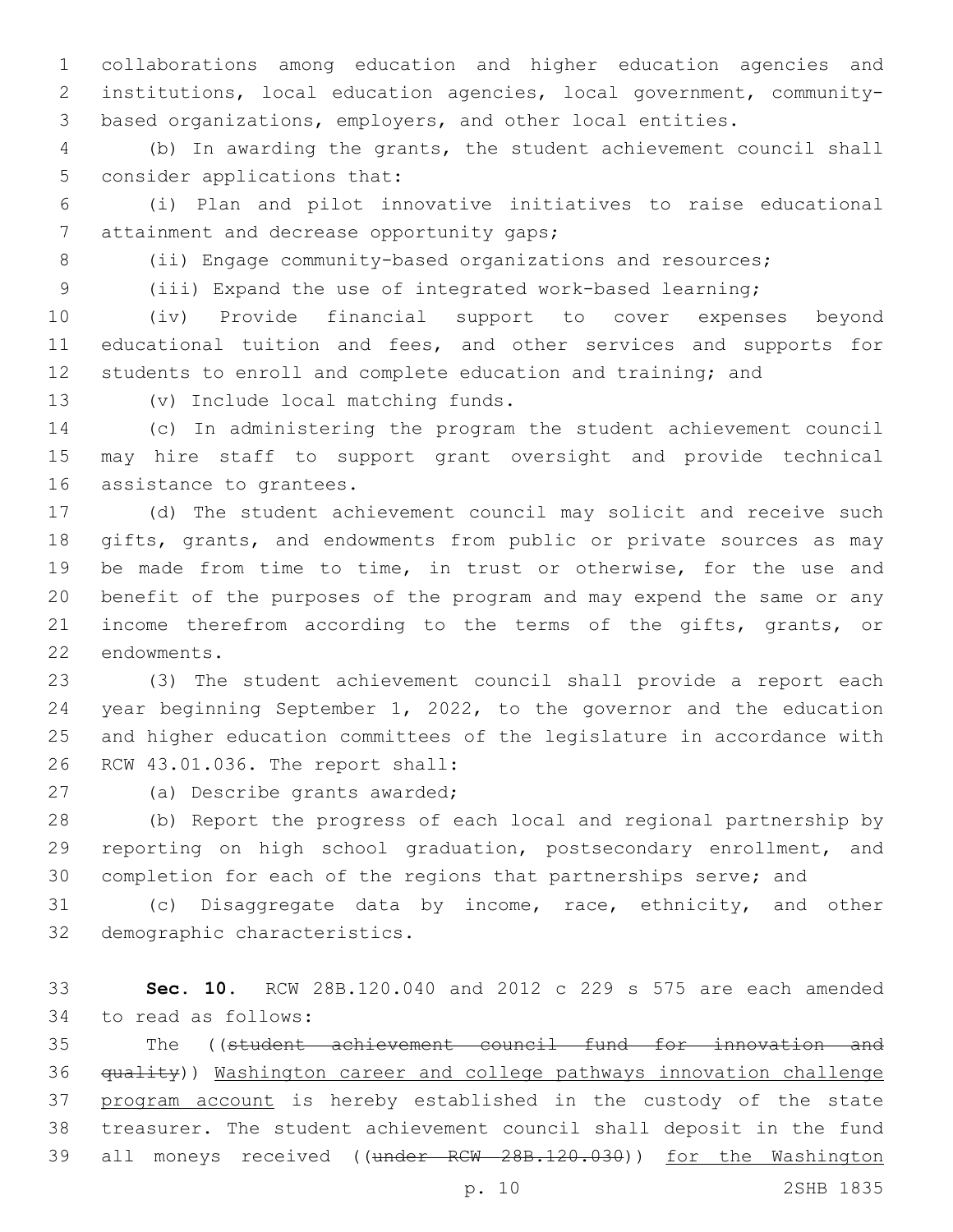career and college pathways innovation challenge program. Moneys in 2 the fund may be spent only for the purposes of ((RCW 28B.120.010 and 28B.120.020)) awarding grants under the Washington career and college pathways innovation challenge program. Disbursements from the fund shall be on the authorization of the student achievement council. The fund is subject to the allotment procedure provided under chapter 7 43.88 RCW, but ((no)) an appropriation is not required for 8 disbursements.

 **Sec. 11.** RCW 43.79A.040 and 2021 c 175 s 10 and 2021 c 108 s 5 are each reenacted and amended to read as follows:

 (1) Money in the treasurer's trust fund may be deposited, invested, and reinvested by the state treasurer in accordance with RCW 43.84.080 in the same manner and to the same extent as if the money were in the state treasury, and may be commingled with moneys in the state treasury for cash management and cash balance purposes.

 (2) All income received from investment of the treasurer's trust fund must be set aside in an account in the treasury trust fund to be 18 known as the investment income account.

 (3) The investment income account may be utilized for the payment of purchased banking services on behalf of treasurer's trust funds including, but not limited to, depository, safekeeping, and disbursement functions for the state treasurer or affected state agencies. The investment income account is subject in all respects to chapter 43.88 RCW, but no appropriation is required for payments to financial institutions. Payments must occur prior to distribution of earnings set forth in subsection (4) of this section.

 (4)(a) Monthly, the state treasurer must distribute the earnings credited to the investment income account to the state general fund 29 except under  $(b)$ ,  $(c)$ , and  $(d)$  of this subsection.

 (b) The following accounts and funds must receive their proportionate share of earnings based upon each account's or fund's average daily balance for the period: The 24/7 sobriety account, the Washington promise scholarship account, the Gina Grant Bull memorial legislative page scholarship account, the Rosa Franklin legislative 35 internship program scholarship (( $\{a$ ccount)) account, the Washington advanced college tuition payment program account, the Washington college savings program account, the accessible communities account, the Washington achieving a better life experience program account, the Washington career and college pathways innovation challenge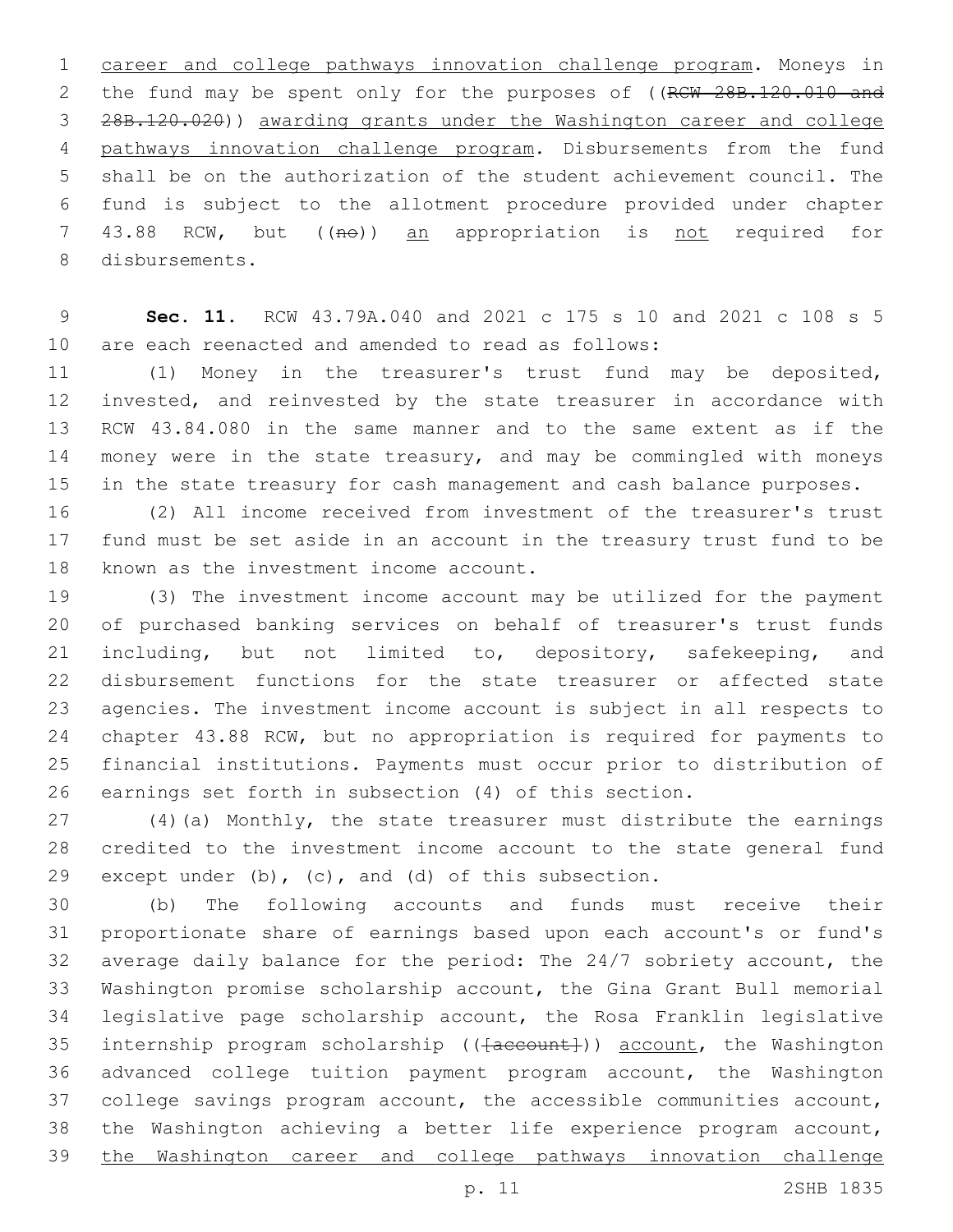program account, the community and technical college innovation account, the agricultural local fund, the American Indian scholarship endowment fund, the foster care scholarship endowment fund, the foster care endowed scholarship trust fund, the contract harvesting revolving account, the Washington state combined fund drive account, the commemorative works account, the county enhanced 911 excise tax account, the county road administration board emergency loan account, the toll collection account, the developmental disabilities endowment trust fund, the energy account, the fair fund, the family and medical leave insurance account, the fish and wildlife federal lands revolving account, the natural resources federal lands revolving account, the food animal veterinarian conditional scholarship account, the forest health revolving account, the fruit and vegetable inspection account, the educator conditional scholarship account, the 15 game farm alternative account, the GET ready for math and science scholarship account, the Washington global health technologies and product development account, the grain inspection revolving fund, the Washington history day account, the industrial insurance rainy day fund, the juvenile accountability incentive account, the law enforcement officers' and firefighters' plan 2 expense fund, the local tourism promotion account, the low-income home rehabilitation revolving loan program account, the multiagency permitting team account, the northeast Washington wolf-livestock management account, the produce railcar pool account, the public use general aviation 25 airport loan revolving account, the regional transportation investment district account, the rural rehabilitation account, the Washington sexual assault kit account, the stadium and exhibition center account, the youth athletic facility account, the self- insurance revolving fund, the children's trust fund, the Washington horse racing commission Washington bred owners' bonus fund and breeder awards account, the Washington horse racing commission class C purse fund account, the individual development account program account, the Washington horse racing commission operating account, the life sciences discovery fund, the Washington state library- archives building account, the reduced cigarette ignition propensity account, the center for deaf and hard of hearing youth account, the school for the blind account, the Millersylvania park trust fund, the public employees' and retirees' insurance reserve fund, the school employees' benefits board insurance reserve fund, the public employees' and retirees' insurance account, the school employees'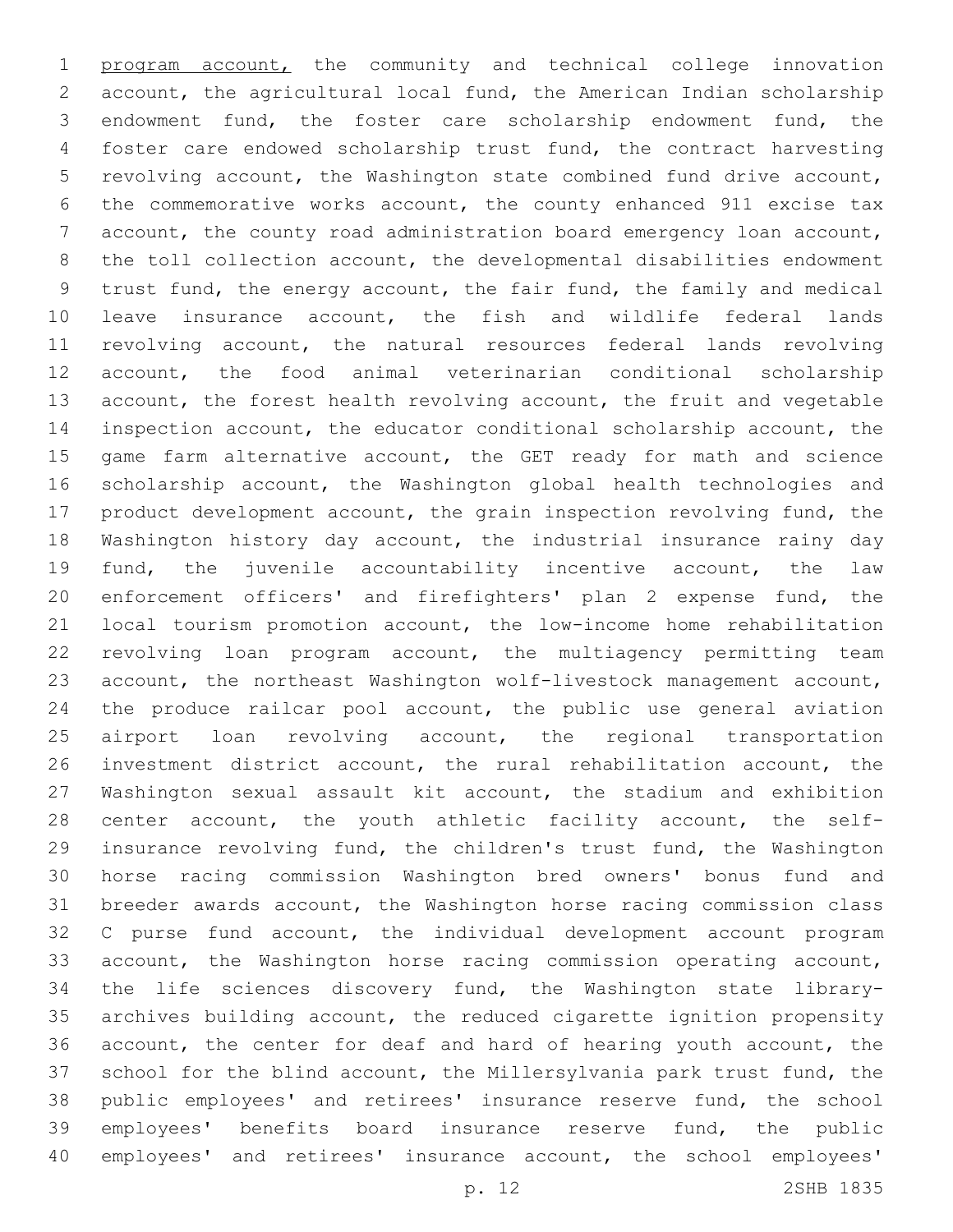insurance account, the long-term services and supports trust account, the radiation perpetual maintenance fund, the Indian health improvement reinvestment account, the department of licensing tuition recovery trust fund, the student achievement council tuition recovery trust fund, the tuition recovery trust fund, the industrial insurance premium refund account, the mobile home park relocation fund, the natural resources deposit fund, the Washington state health insurance 8 pool account, the federal forest revolving account, and the library 9 operations account.

 (c) The following accounts and funds must receive eighty percent of their proportionate share of earnings based upon each account's or fund's average daily balance for the period: The advance right-of-way revolving fund, the advanced environmental mitigation revolving 14 account, the federal narcotics asset forfeitures account, the high occupancy vehicle account, the local rail service assistance account, and the miscellaneous transportation programs account.

 (d) Any state agency that has independent authority over accounts or funds not statutorily required to be held in the custody of the state treasurer that deposits funds into a fund or account in the custody of the state treasurer pursuant to an agreement with the office of the state treasurer shall receive its proportionate share of earnings based upon each account's or fund's average daily balance 23 for the period.

 (5) In conformance with Article II, section 37 of the state Constitution, no trust accounts or funds shall be allocated earnings without the specific affirmative directive of this section.

 NEW SECTION. **Sec. 12.** The following acts or parts of acts are each repealed:

 (1) RCW 28B.120.005 (Findings) and 2010 c 245 s 6, 1999 c 169 s 30 2, & 1991 c 98 s 1;

 (2) RCW 28B.120.010 (Washington fund for innovation and quality in higher education program—Incentive grants) and 2012 c 229 s 571, 2010 c 245 s 7, 1999 c 169 s 5, 1996 c 41 s 1, & 1991 c 98 s 2;

 (3) RCW 28B.120.020 (Program administration—Powers and duties of student achievement council) and 2012 c 229 s 572, 2011 1st sp.s. c 11 s 235, 2010 c 245 s 8, 1999 c 169 s 3, 1996 c 41 s 2, & 1991 c 98  $37 \quad s \quad 3;$